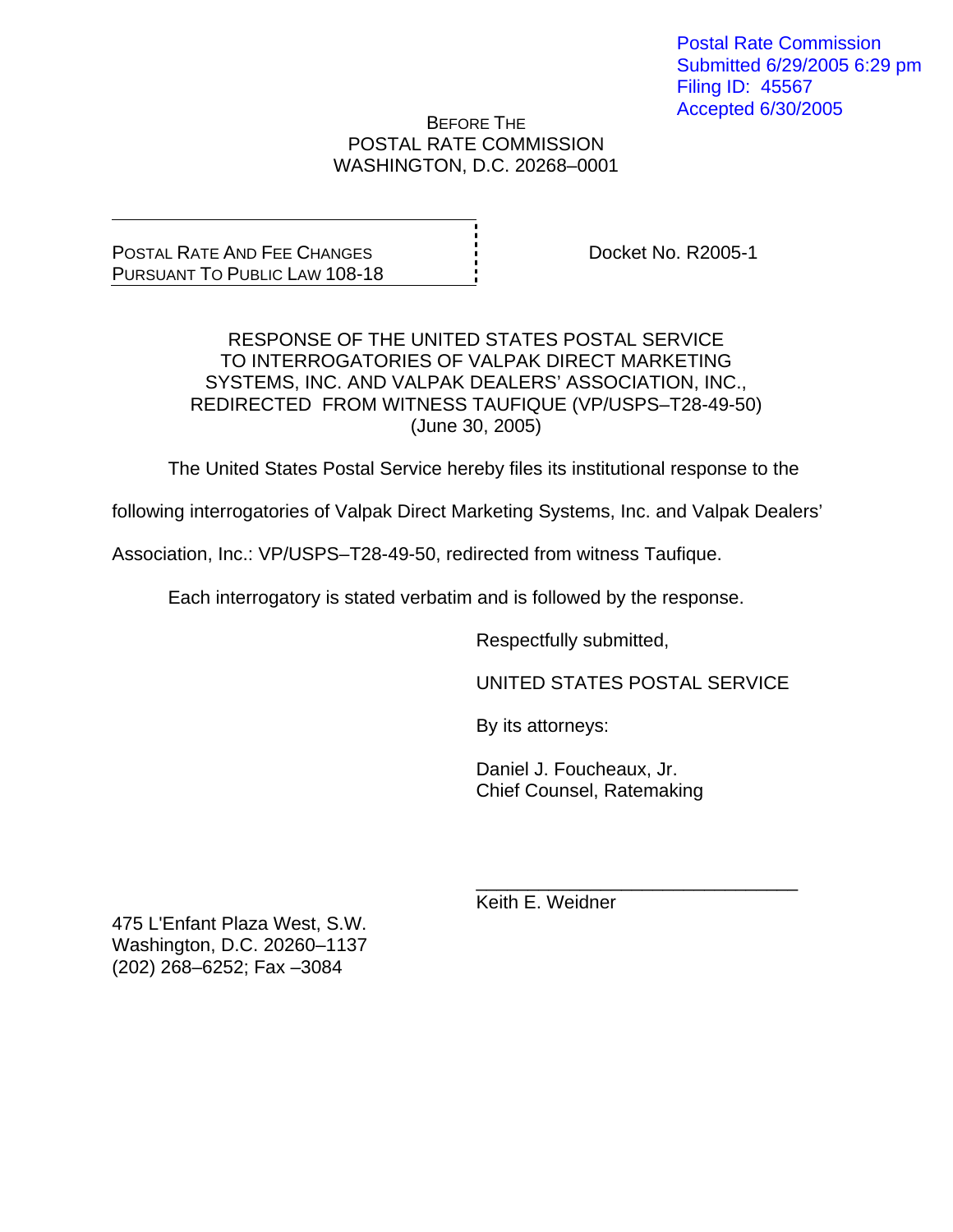**VP/USPS-T28-49.** In presort-tree form, Chart Nos. 1 and 2 attached show costs (cents per piece), workshare-related and not, as appropriate, for Standard Regular (above the uneven line) and Standard ECR (below the uneven line) mail. Chart No. 1 is for the commercial category, and Chart No. 2 is for the nonprofit category. Both charts show PRC costs from library references in Docket No. R2005-1.

The columns on each chart are labeled. Boxes with **one** layer set out either total or workshare-related costs, as appropriate. Boxes with **two** layers set out total costs on the top layer and workshare-related costs on the bottom layer. The largest boxes with **three** possible layers set out a cost difference in the top layer, with the second two layers empty. The arrows show the sources of the cost differences.

- (a) With respect to the columns labeled (i) barcode letter, (ii) letter, (iii) flat, and (iv) barcode flat, please confirm that the cost shown in each singlelayer box is correct. If any are incorrect, please provide the correct cost and a reference to its source.
- (b) With respect to the columns labeled (i) letter and (ii) flat, please confirm that the unit cost in each of the double-layer boxes is correct. If any are incorrect, please provide the correct cost and a reference to its source.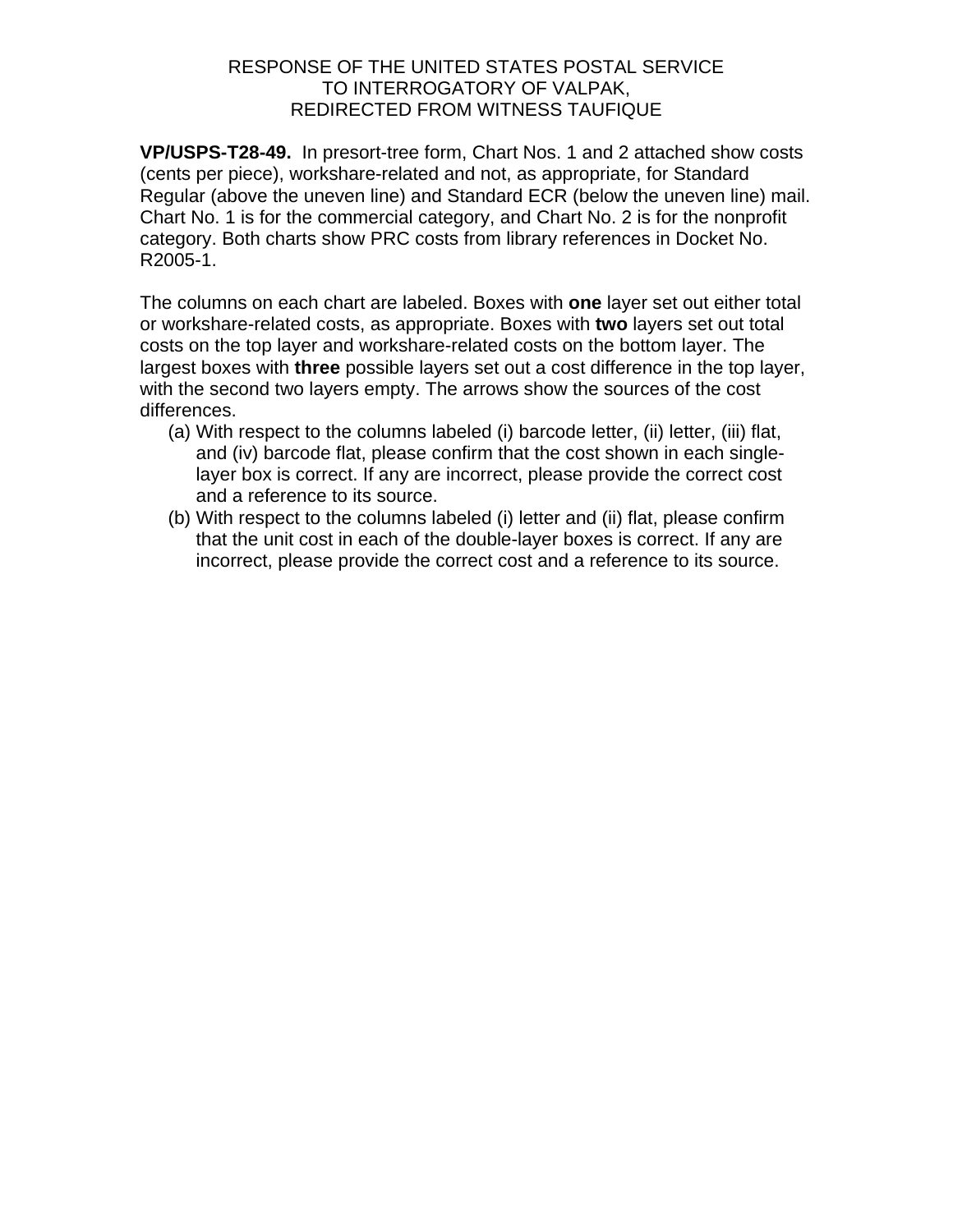

# **Commercial Standard, PRC Costs, Docket No. R2005-1**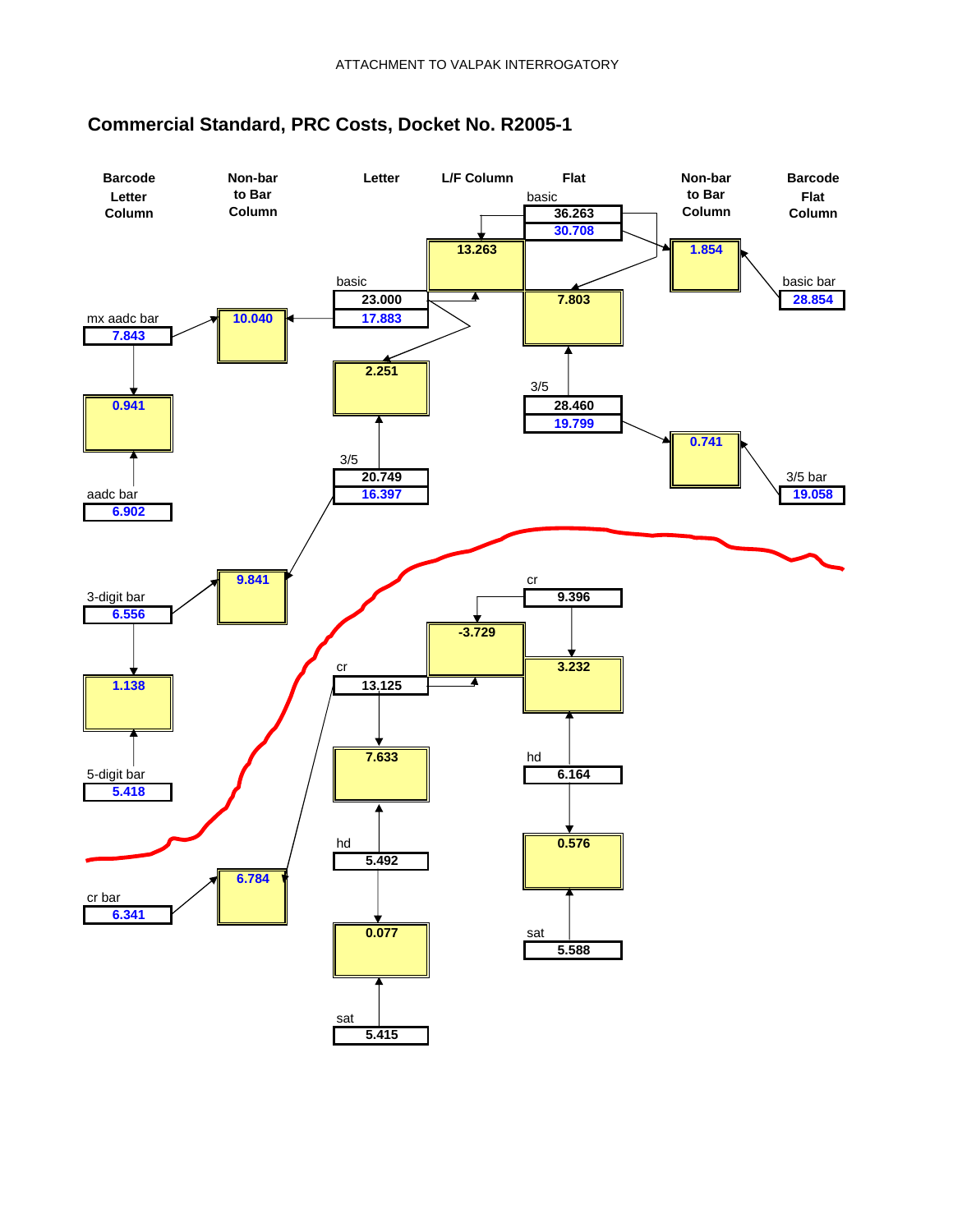

# **Nonprofit Standard, PRC Costs, Docket No. R2005-1**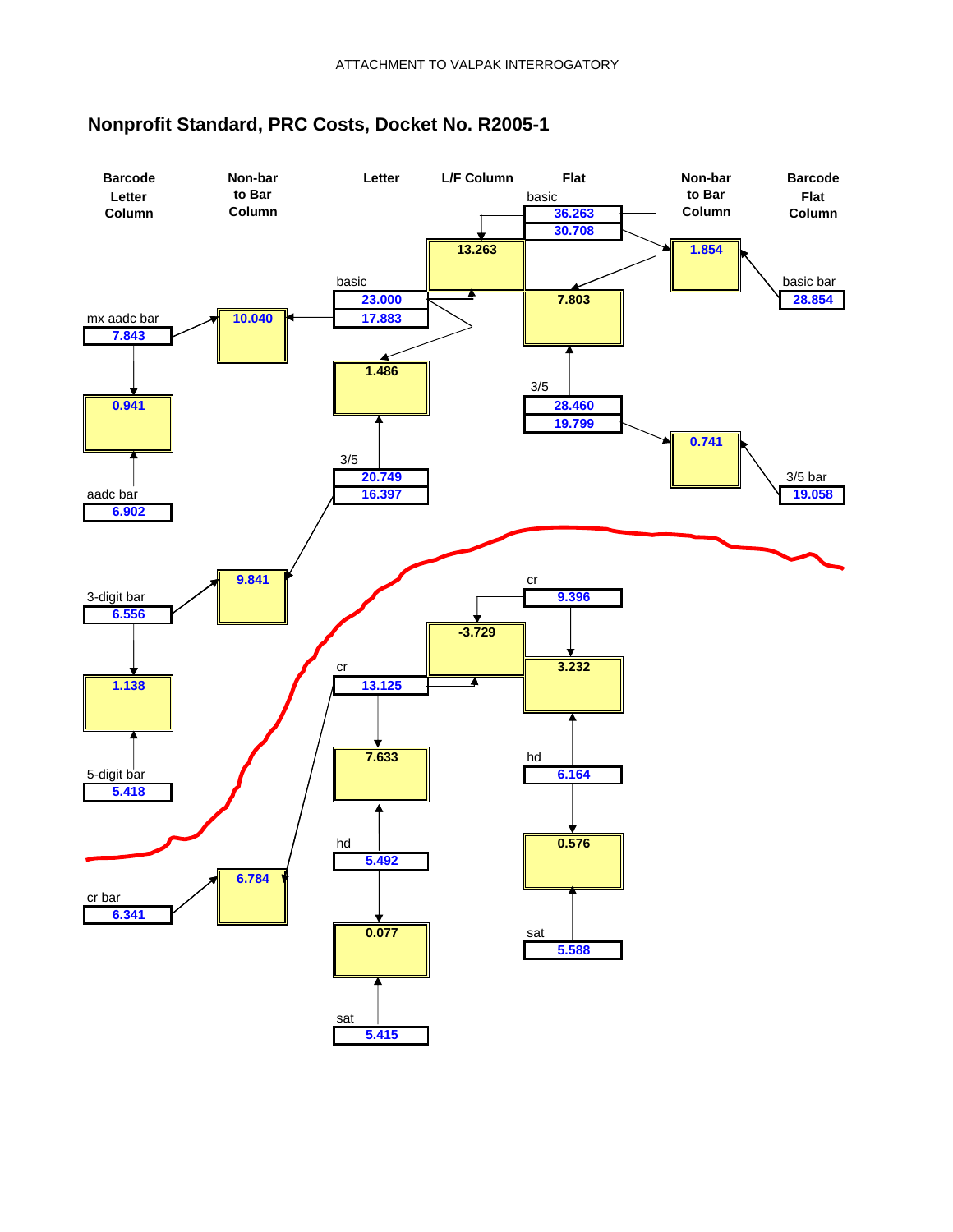#### ATTACHMENT TO VALPAK INTERROGATORY

### **Sources for figures in Charts 1 and 2 of Attachment to VP/USPS-T28-49**

| <b>Figure</b>       | <b>Component</b>       |                                                                                | <b>Component</b> |                                       |
|---------------------|------------------------|--------------------------------------------------------------------------------|------------------|---------------------------------------|
| Column <sub>1</sub> | <b>Mail Processing</b> | <b>Source</b>                                                                  | <b>Delivery</b>  | <b>Source</b>                         |
| 7.843               | 4.022                  |                                                                                | 3.821            |                                       |
| 6.902               | 3.165                  | LR-K-110STDLTRS.xls, sheet 'Letter<br>Sum' as modified in response to Question | 3.737            | LR-K-110STDLTRS.xls, sheet 'Letter    |
| 6.556               | 2.857                  | 3 of POIR No. 3.                                                               | 3.699            | Sum'                                  |
| 5.418               | 1.819                  |                                                                                | 3.599            |                                       |
| 6.341               | 1.523                  | LR-K-107.xls, sheet 'CompTab'                                                  | 4.818            | LR-K-101.xls, sheet 'Table 1'         |
| <b>Column 5</b>     |                        |                                                                                |                  |                                       |
| 23,000              | 18.665                 |                                                                                | 4.335            |                                       |
| 17.883              | 13.548                 | LR-K-110STDLTRS.xls, sheet 'Letter<br>Sum' as modified in response to Question | 4.335            | LR-K-110STDLTRS.xls, sheet 'Letter    |
| 20.749              | 16.071                 | 3 of POIR No. 3.                                                               | 4.678            | Sum'                                  |
| 16.397              | 11.719                 |                                                                                | 4.678            |                                       |
| 13.125              | 3.431                  |                                                                                | 9.694            |                                       |
| 5.492               | 1.056                  | LR-K-107.xls, sheet 'CompTab'                                                  | 4.436            | LR-K-101, sheet 'Table 1'             |
| 5.415               | 1.056                  |                                                                                | 4.359            |                                       |
| Column <sub>7</sub> |                        |                                                                                |                  |                                       |
| 36.263              | 26.468                 | LR-K-102, file STANDARD FLATS PRC.xls,                                         | 9.795            |                                       |
| 30.708              | 20.913                 | sheets 'CRA ADJ UNIT COSTS' AND<br>'PRESORT LEVELS HELD CONSTANT' as           | 9.795            |                                       |
| 28,460              | 18.665                 | modified in response to Question 3 of POIR                                     | 9.795            | LR-K-101.xls sheet 'Table 1' as       |
| 19.799              | 10.004                 | No. 3                                                                          | 9.795            | modified in response to Question 3 of |
| 9.396               | 3.223                  |                                                                                | 6.173            | POIR No. 3                            |
| 6.164               | 1.480                  | LR-K-107.xls, sheet 'CompTab'                                                  | 4.684            |                                       |
| 5.588               | 1.480                  |                                                                                | 4.108            |                                       |
| Column 11           |                        |                                                                                |                  |                                       |
| 28.854              | 19.059                 | LR-K-102, file STANDARD FLATS PRC.xls,                                         | 9.795            | LR-K-101.xls, sheet 'Table 1'         |
| 19.058              | 9.263                  | sheet 'PRESORT LEVELS HELD CONSTANT'                                           | 9.795            |                                       |
|                     |                        |                                                                                |                  |                                       |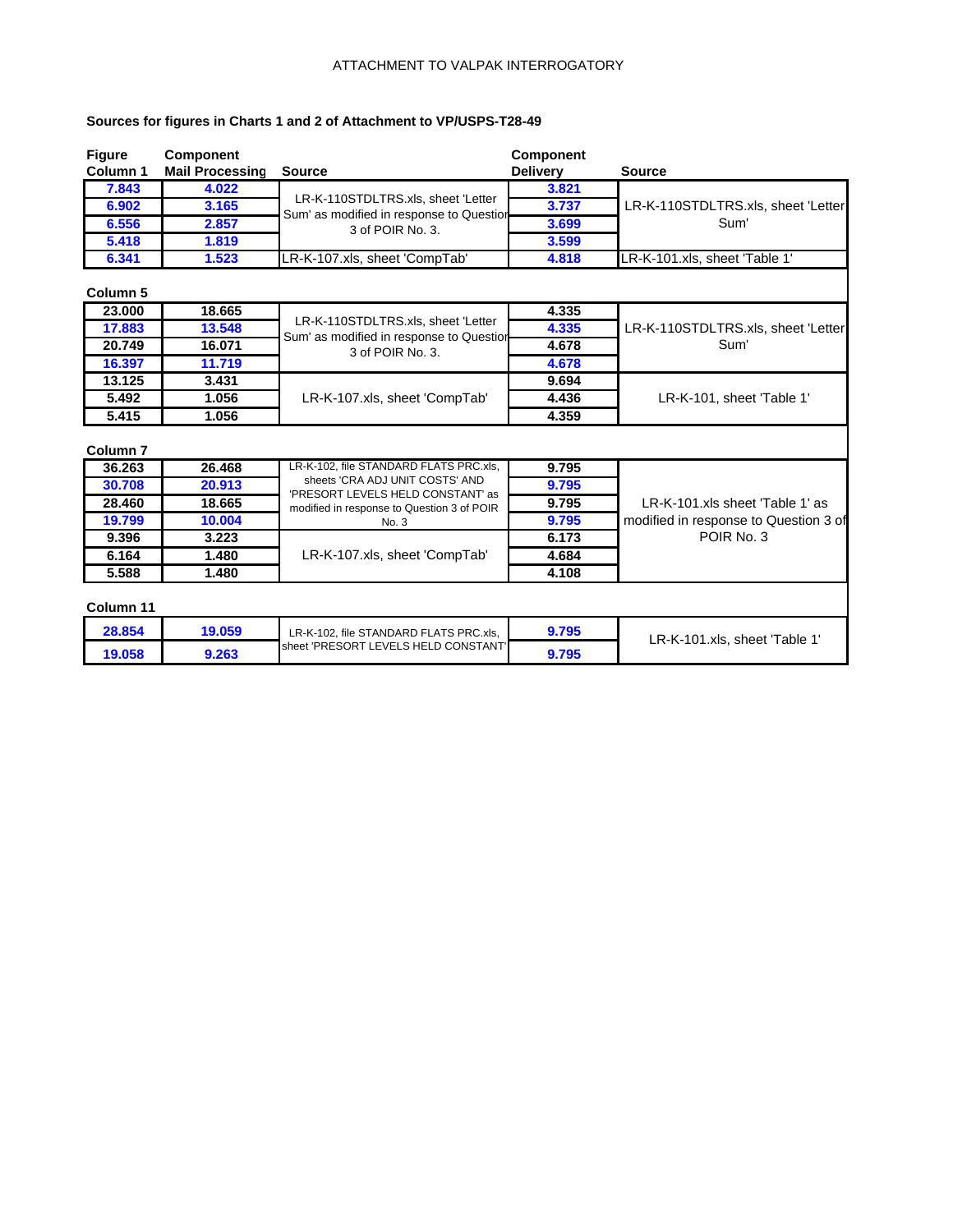# **RESPONSE TO INTERROGATORY 49:**

(a)-(b) Please see the following charts, which are also on the attached Excel

spreadsheet.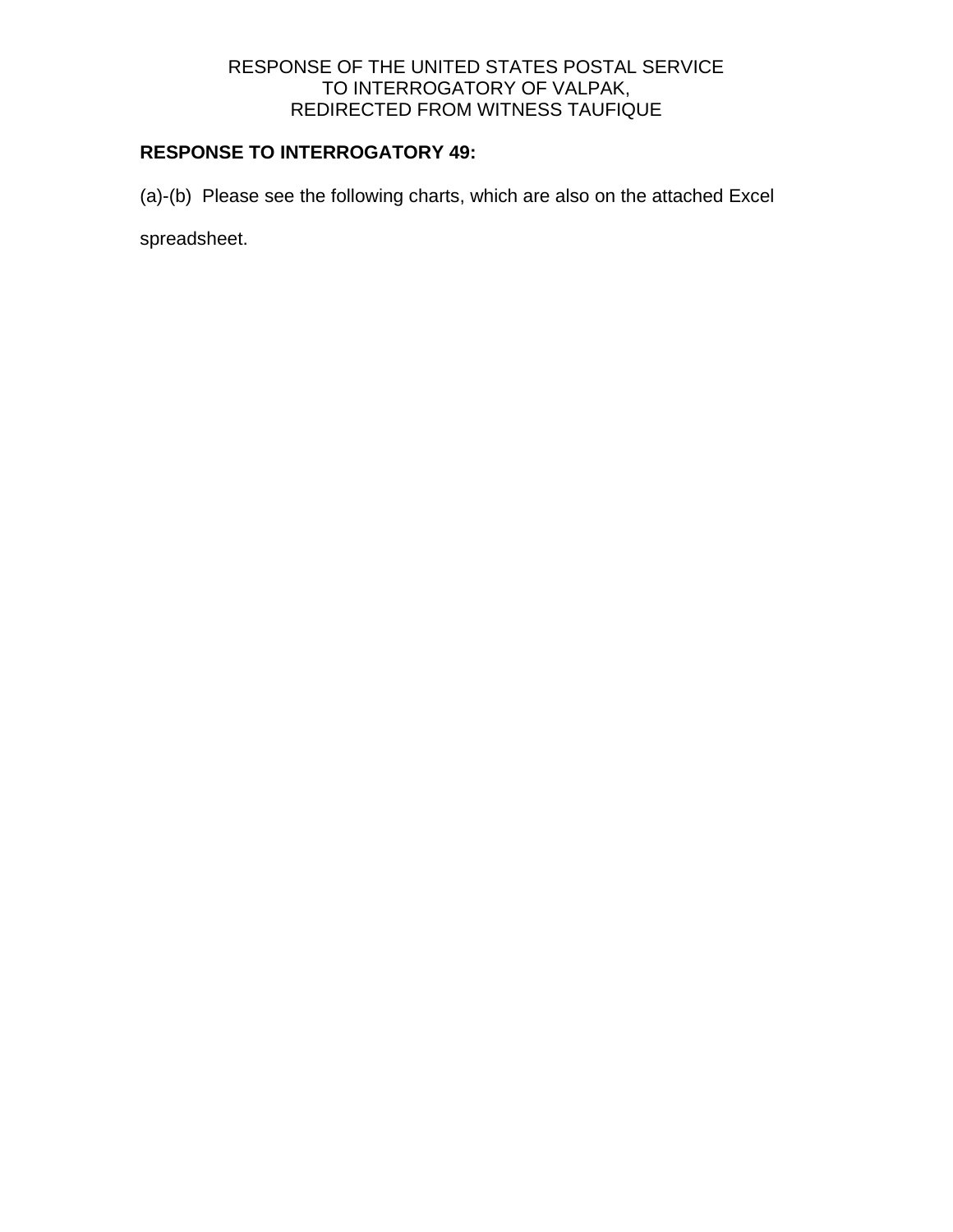

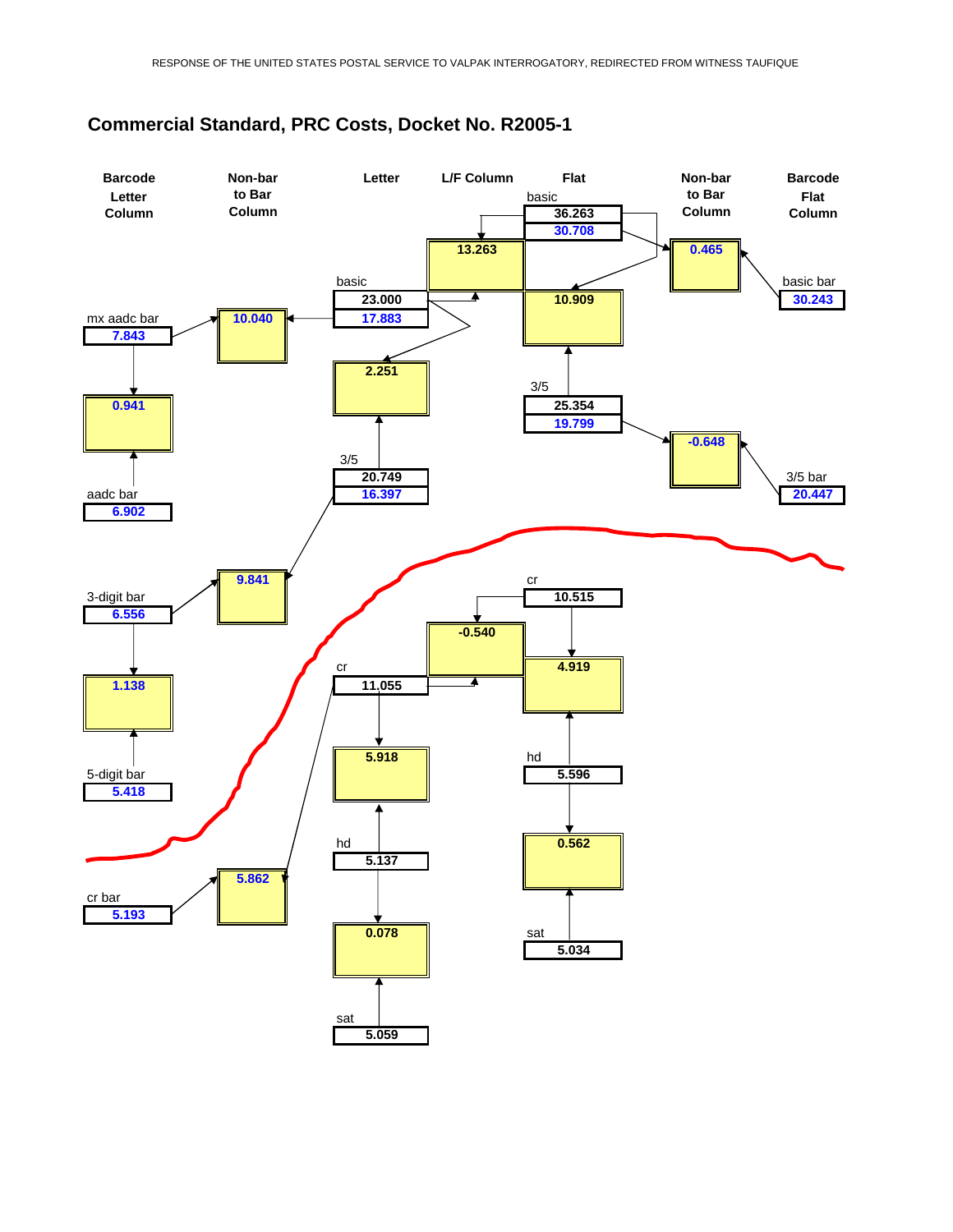

sat

**5.059**

# **Nonprofit Standard, PRC Costs, Docket No. R2005-1**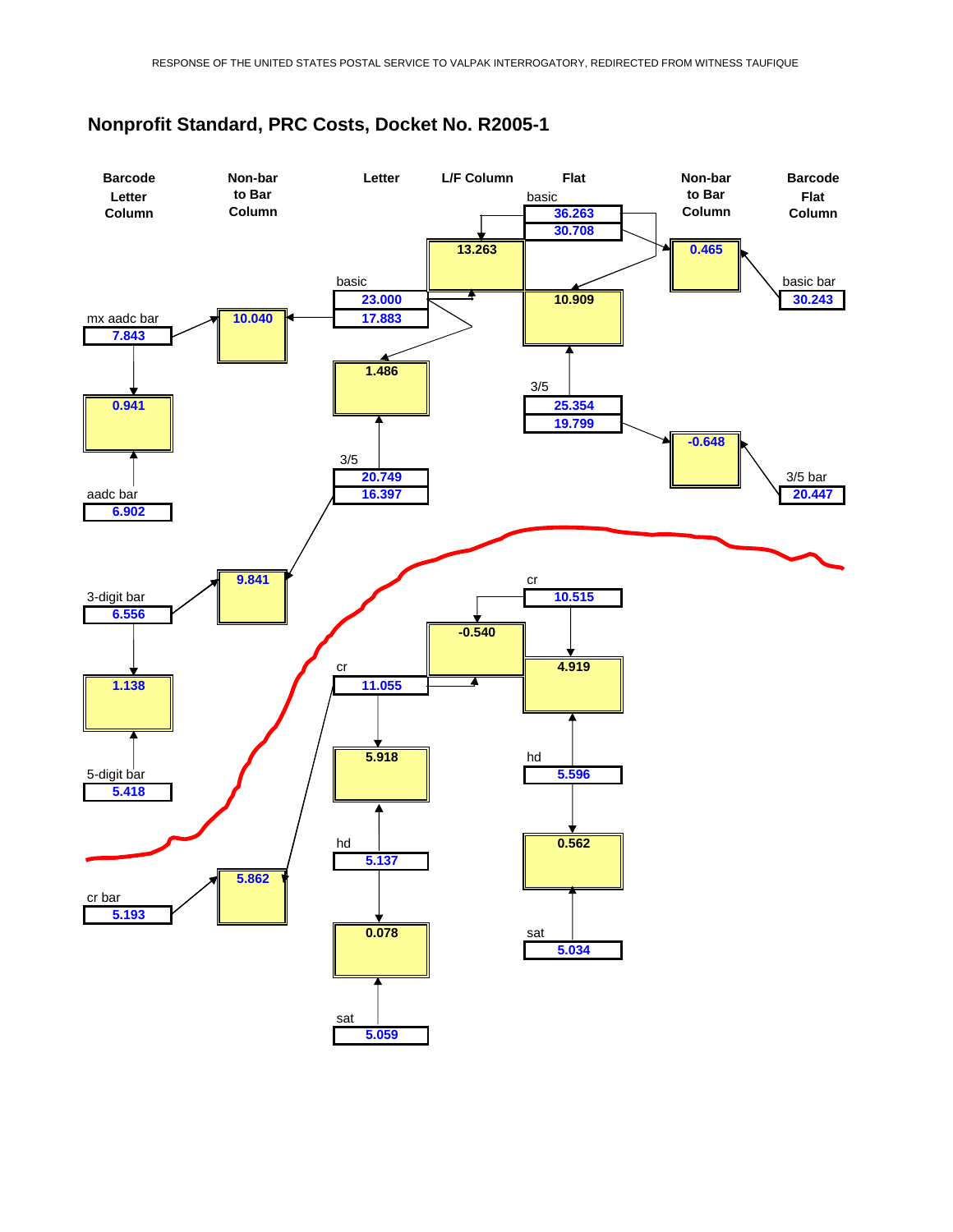### **Sources for figures in Charts 1 and 2 of Attachment to VP/USPS-T28-49**

| <b>Figure</b>       | <b>Component</b>       |                                                                                | <b>Component</b> |                                       |
|---------------------|------------------------|--------------------------------------------------------------------------------|------------------|---------------------------------------|
| <b>Column 1</b>     | <b>Mail Processing</b> | <b>Source</b>                                                                  | <b>Delivery</b>  | <b>Source</b>                         |
| 7.843               | 4.022                  |                                                                                | 3.821            | LR-K-110STDLTRS.xls, sheet 'Letter    |
| 6.902               | 3.165                  | LR-K-110STDLTRS.xls, sheet 'Letter<br>Sum' as modified in response to Question | 3.737            |                                       |
| 6.556               | 2.857                  | 3 of POIR No. 3.                                                               | 3.699            | Sum'                                  |
| 5.418               | 1.819                  |                                                                                | 3.599            |                                       |
| 5.193               | 1.523                  | LR-K-107.xls, sheet 'CompTab'                                                  | 3.670            | LR-K-101 Revised.xls, sheet 'Table 1  |
| <b>Column 5</b>     |                        |                                                                                |                  |                                       |
| 23,000              | 18.665                 |                                                                                | 4.335            |                                       |
| 17.883              | 13.548                 | LR-K-110STDLTRS.xls, sheet 'Letter<br>Sum' as modified in response to Question | 4.335            | LR-K-110STDLTRS.xls, sheet 'Letter    |
| 20.749              | 16.071                 | 3 of POIR No. 3.                                                               | 4.678            | Sum'                                  |
| 16.397              | 11.719                 |                                                                                | 4.678            |                                       |
| 11.055              | 3.431                  |                                                                                | 7.624            | LR-K-101 Revised.xls, sheet 'Table 1  |
| 5.137               | 1.056                  | LR-K-107.xls, sheet 'CompTab'                                                  | 4.081            |                                       |
| 5.059               | 1.056                  |                                                                                | 4.003            |                                       |
| Column <sub>7</sub> |                        |                                                                                |                  |                                       |
| 36.263              | 26.468                 | LR-K-102, file STANDARD FLATS PRC.xls,                                         | 9.795            |                                       |
| 30.708              | 20.913                 | sheets 'CRA ADJ UNIT COSTS' AND<br>'PRESORT LEVELS HELD CONSTANT' as           | 9.795            |                                       |
| 25.354              | 15.559                 | modified in response to Question 3 of POIR                                     | 9.795            | LR-K-101 Revised.xls sheet 'Table 1'  |
| 19.799              | 10.004                 | No. 3                                                                          | 9.795            | as modified in response to Question 3 |
| 10.515              | 3.223                  |                                                                                | 7.292            | of POIR No. 3                         |
| 5.596               | 1.480                  | LR-K-107.xls, sheet 'CompTab'                                                  | 4.116            |                                       |
| 5.034               | 1.480                  |                                                                                | 3.554            |                                       |
| Column 11           |                        |                                                                                |                  |                                       |
| 30.243              | 19.059                 | LR-K-102, file STANDARD FLATS PRC.xls,                                         | 11.184           | LR-K-101 Revised.xls sheet 'Table 1'  |
| 20.447              | 9.263                  | sheet 'PRESORT LEVELS HELD CONSTANT'                                           | 11.184           |                                       |
|                     |                        |                                                                                |                  |                                       |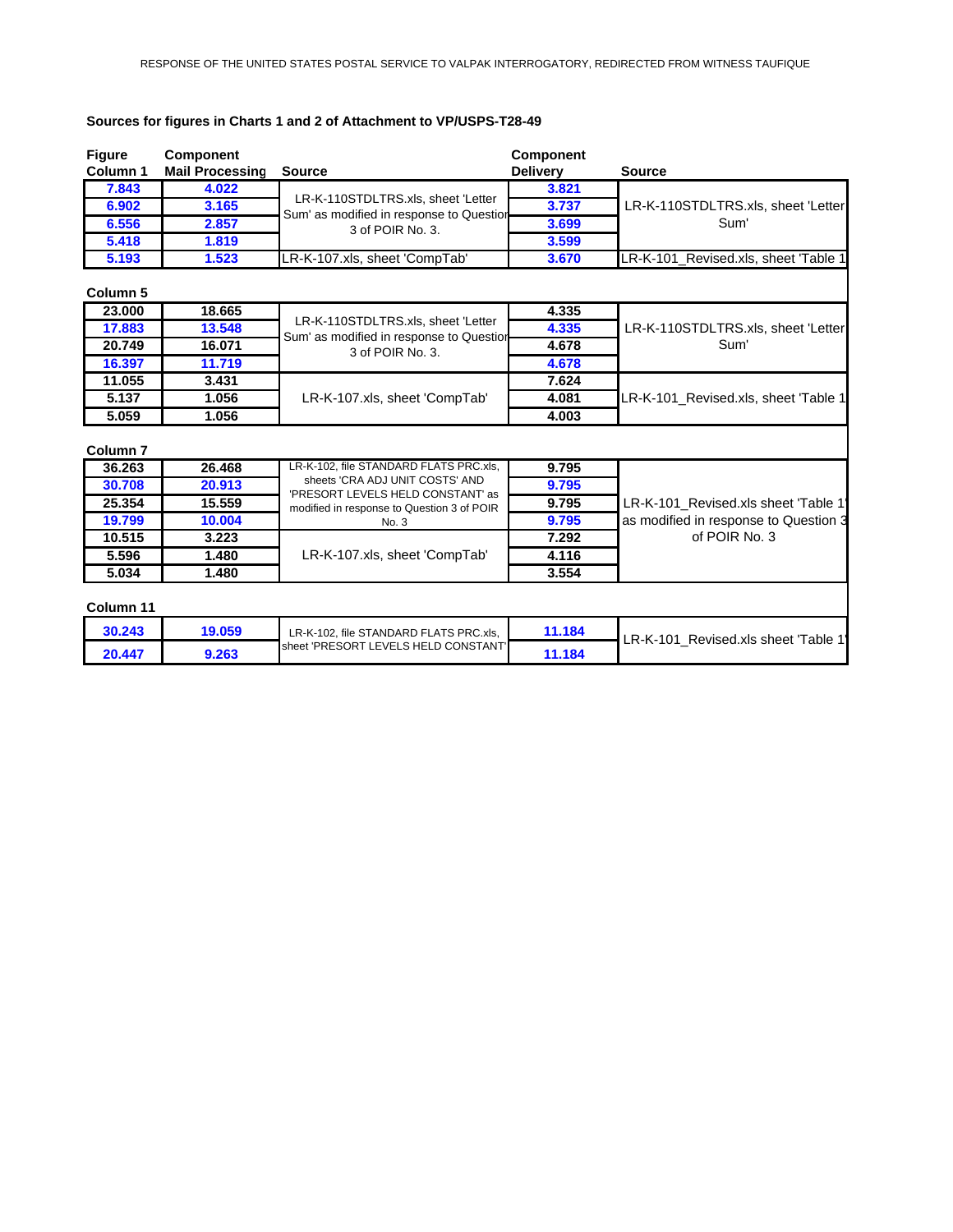**VP/USPS-T28-50.** In presort-tree form, Chart Nos. 1 and 2 attached show costs (cents per piece), workshare-related and not, as appropriate, for Standard Regular (above the uneven line) and Standard ECR (below the uneven line) mail. Chart No. 1 is for the commercial category, and Chart No. 2 is for the nonprofit category. Both charts show USPS costs from library references in Docket No. R2005-1.

The columns on each attachment are labeled. Boxes with **one** layer set out either total or workshare-related costs, as appropriate. Boxes with **two** layers set out total costs on the top layer and workshare-related costs on the bottom layer. The largest boxes with **three** possible layers set out a cost difference in the top layer, with the second two layers empty. The arrows show the sources of the cost differences.

- (a) With respect to the columns labeled (i) barcode letter, (ii) letter, (iii) flat, and (iv) barcode flat, please confirm that the cost shown in each singlelayer box is correct. If any are incorrect, please provide the correct cost and a reference to its source.
- (b) With respect to the columns labeled (i) letter and (ii) flat, please confirm that the unit cost in each of the double-layer boxes is correct. If any are incorrect, please provide the correct cost and a reference to its source.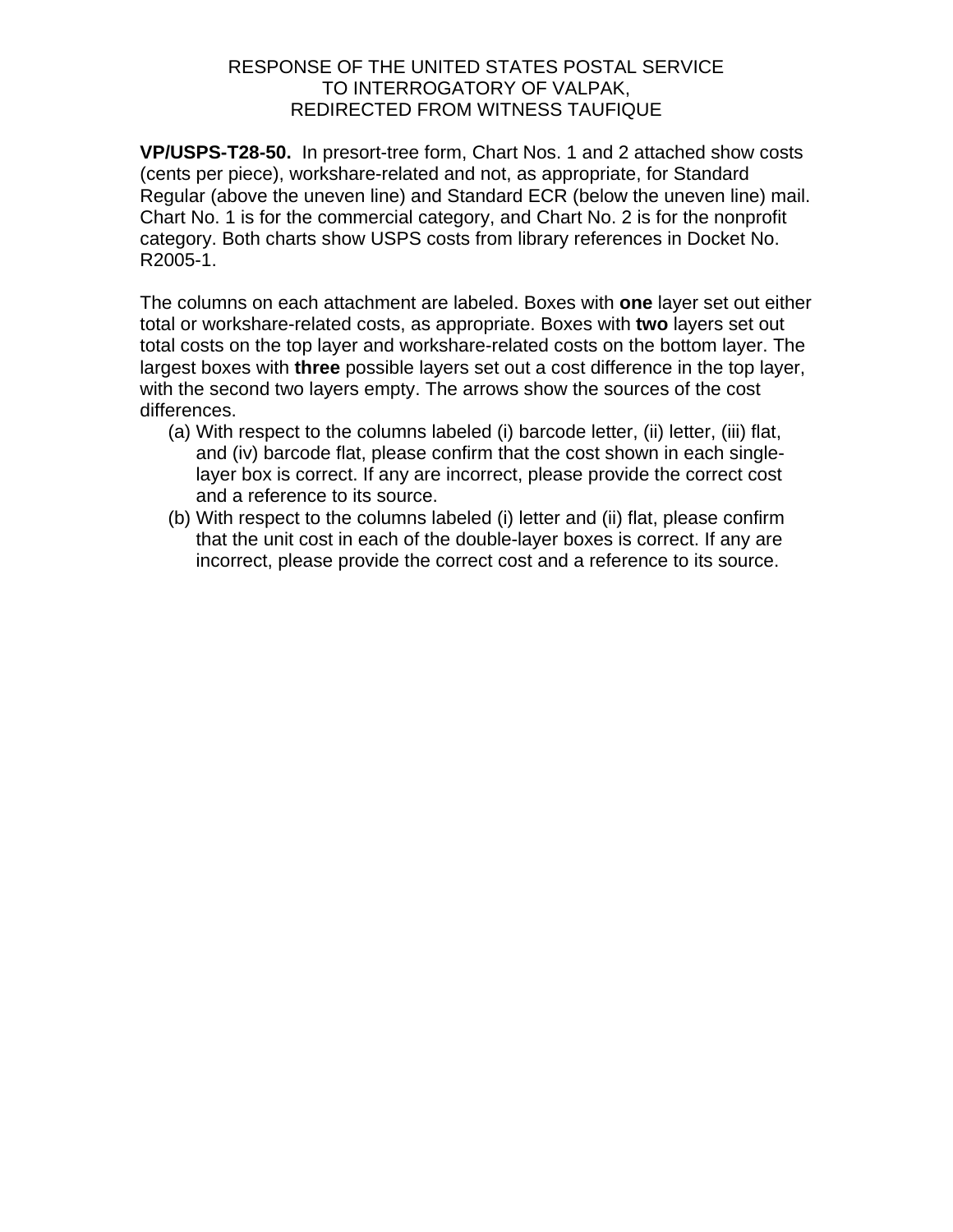

# **Commercial Standard, USPS Costs, Docket No. R2005-1**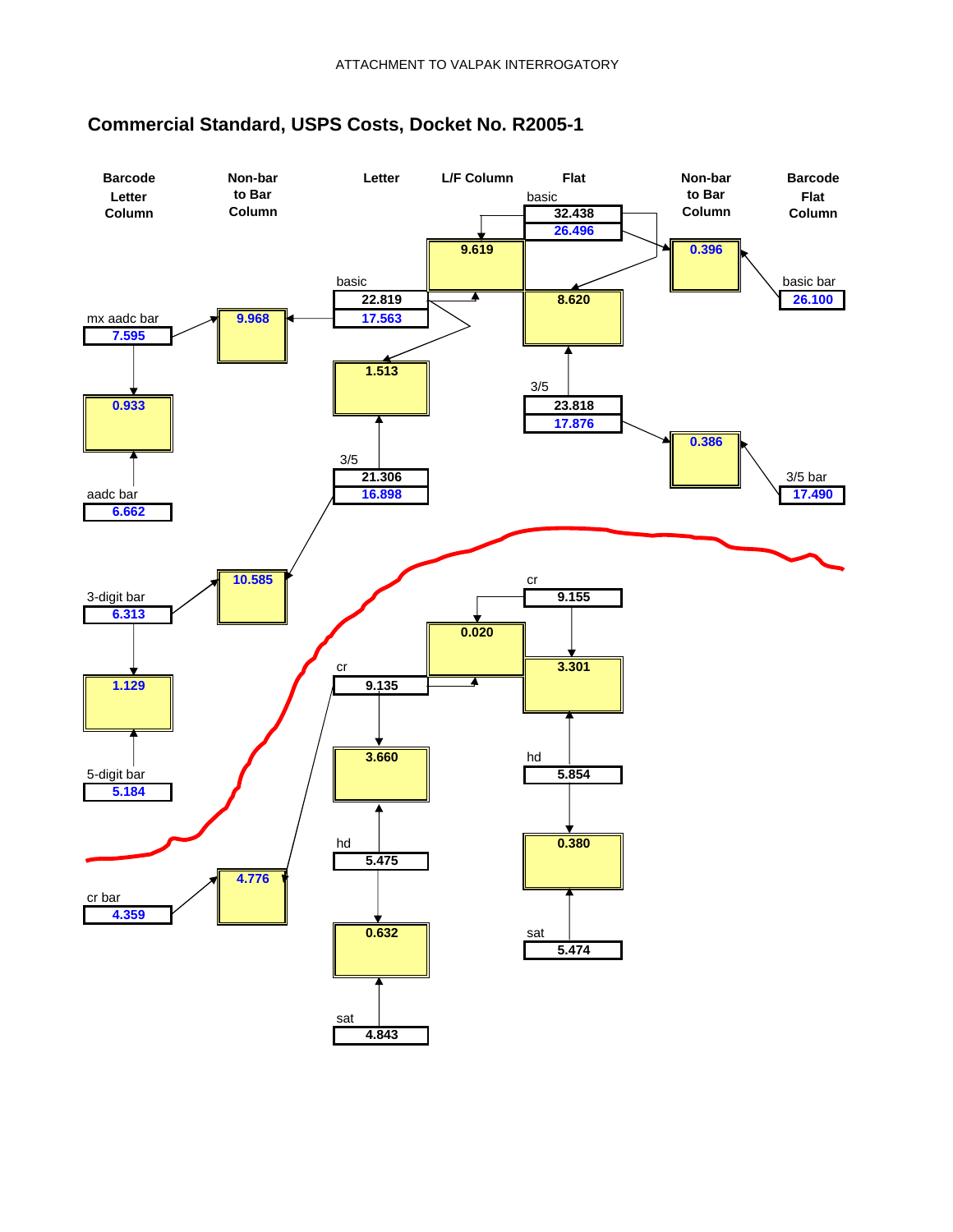

# **Nonprofit Standard, USPS Costs, Docket No. R2005-1**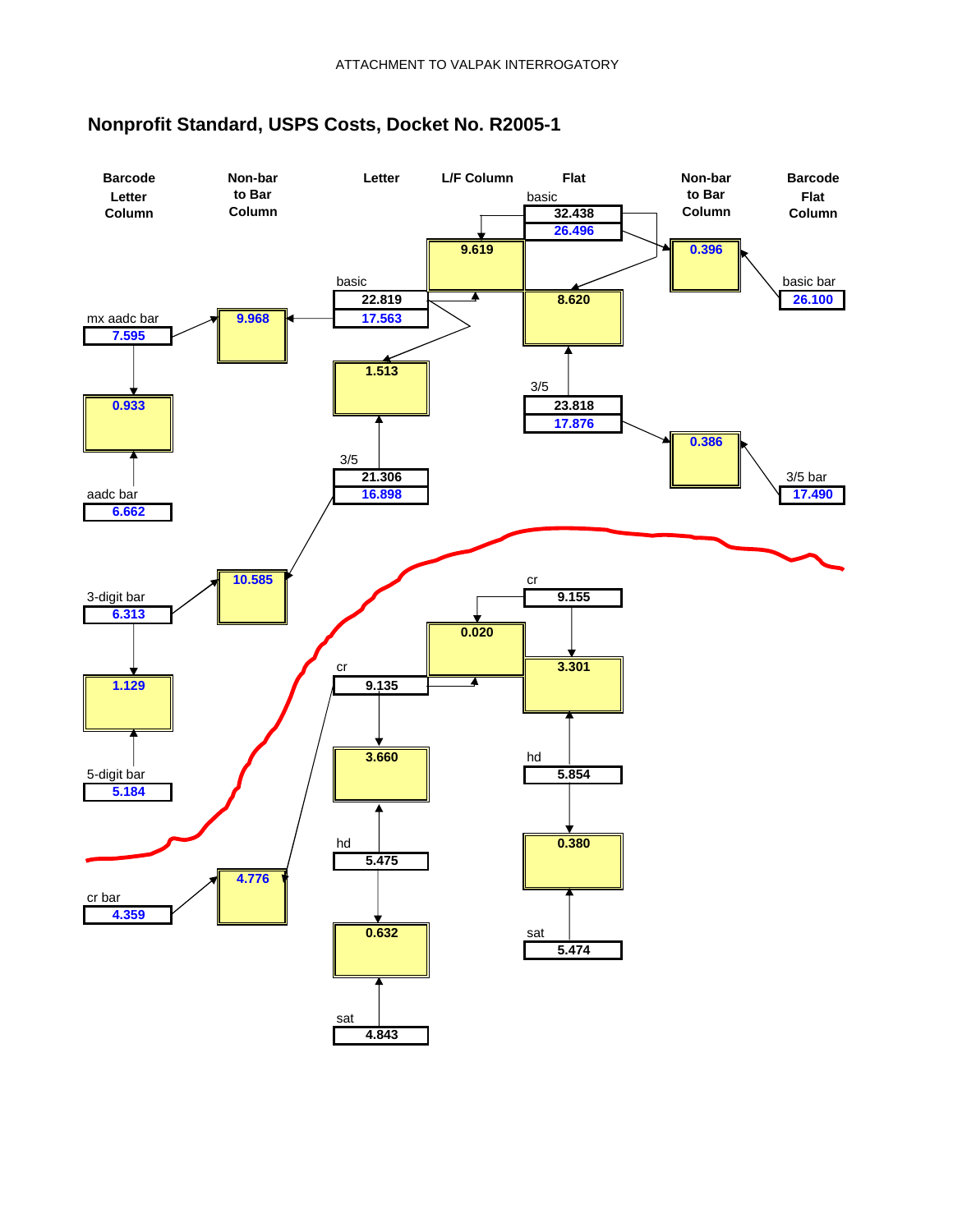#### ATTACHMENT TO VALPAK INTERROGATORY

### **Sources for figures in Charts 1 and 2 of Attachment to VP/USPS-T28-50**

| <b>Figure</b><br>Column 1 | <b>Component</b><br><b>Mail Processing</b> | <b>Source</b>                     | Component<br><b>Delivery</b> | <b>Source</b>                          |
|---------------------------|--------------------------------------------|-----------------------------------|------------------------------|----------------------------------------|
| 7.609                     | 3.505                                      |                                   | 4.104                        |                                        |
| 6.678                     | 2.788                                      | LR-K-48STDLETRS.xls sheet 'Letter | 3.890                        | LR-K-48STDLETRS.xls sheet 'Letter      |
| 6.330                     | 2.536                                      | Sum'                              | 3.794                        | Sum'                                   |
| 5.202                     | 1.664                                      |                                   | 3.538                        |                                        |
| 4.344                     | 1.457                                      | LR-K-84.xls sheet 'Test Tab'      | 2.887                        | LR-K-67 Revised.xls sheet '1. Table 1' |

### **Column 5**

| vviuilli v |        |                                   |       |                                        |
|------------|--------|-----------------------------------|-------|----------------------------------------|
| 22.817     | 17.407 |                                   | 5.410 |                                        |
| 17.730     | 12.320 | LR-K-48STDLETRS.xls sheet 'Letter | 5.410 | LR-K-48STDLETRS.xls sheet 'Letter      |
| 21.314     | 15.030 | Sum'                              | 6.284 | Sum'                                   |
| 17.067     | 10.783 |                                   | 6.284 |                                        |
| 9.110      | 3.776  |                                   | 5.334 |                                        |
| 5.443      | 0.967  | LR-K-84.xls sheet 'Test Tab'      | 4.476 | LR-K-67 Revised.xls sheet '1. Table 1' |
| 5.104      | 0.967  |                                   | 4.137 |                                        |

#### **Column 7**

| .      |        |                                   |       |                                       |
|--------|--------|-----------------------------------|-------|---------------------------------------|
| 32.438 | 23.148 |                                   | 9.290 |                                       |
| 26.496 | 17.206 | LR-K-43, file STANDARD FLATS.xls, | 9.290 |                                       |
| 23,818 | 14.528 | sheet 'CRA ADJ UNIT COSTS'        | 9.290 |                                       |
| 17,876 | 8.586  |                                   | 9.290 | LR-K-67 Revised.xls sheet '1.Table 1' |
| 9.146  | 3.003  |                                   | 6.143 |                                       |
| 5.843  | 1.234  | LR-K-84.xls sheet 'Test Tab'      | 4.609 |                                       |
| 5.397  | 1.234  |                                   | 4.163 |                                       |

#### **Column 11**

| 26.100 | 16.810 | LR-K-43. file STANDARD FLATS.xls. | 9.290 | ∟R-K-67<br>⊥.Table <sup>1'</sup><br>Revised.xls sheet '1 |
|--------|--------|-----------------------------------|-------|----------------------------------------------------------|
| 7.490  | 200.د  | sheet 'CRA ADJ UNIT COSTS'        | 9.290 |                                                          |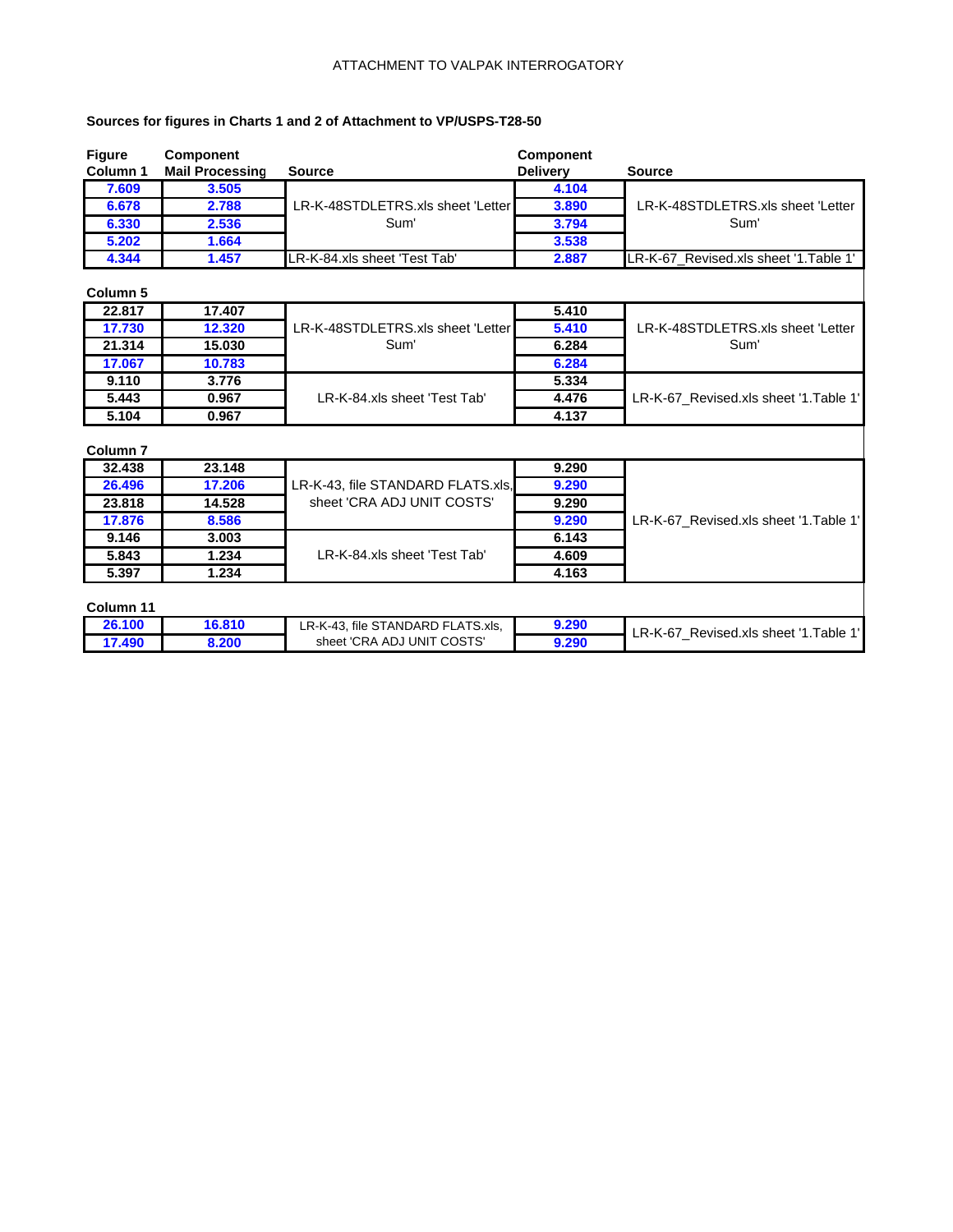# **RESPONSE TO INTERROGATORY 50:**

(a)-(b) Please see the following charts, which are also on the attached Excel

spreadsheet.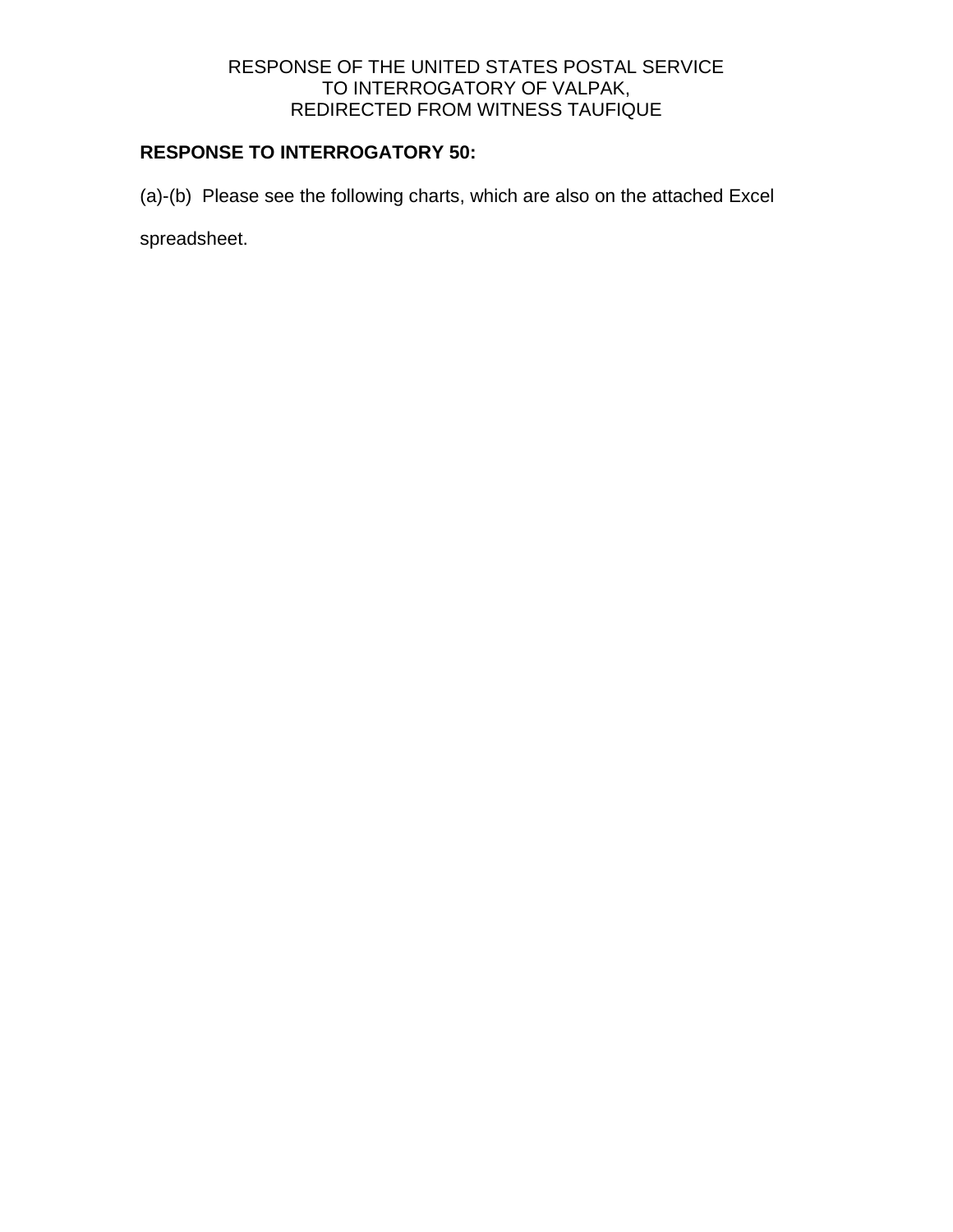

# **Commercial Standard, USPS Costs, Docket No. R2005-1**

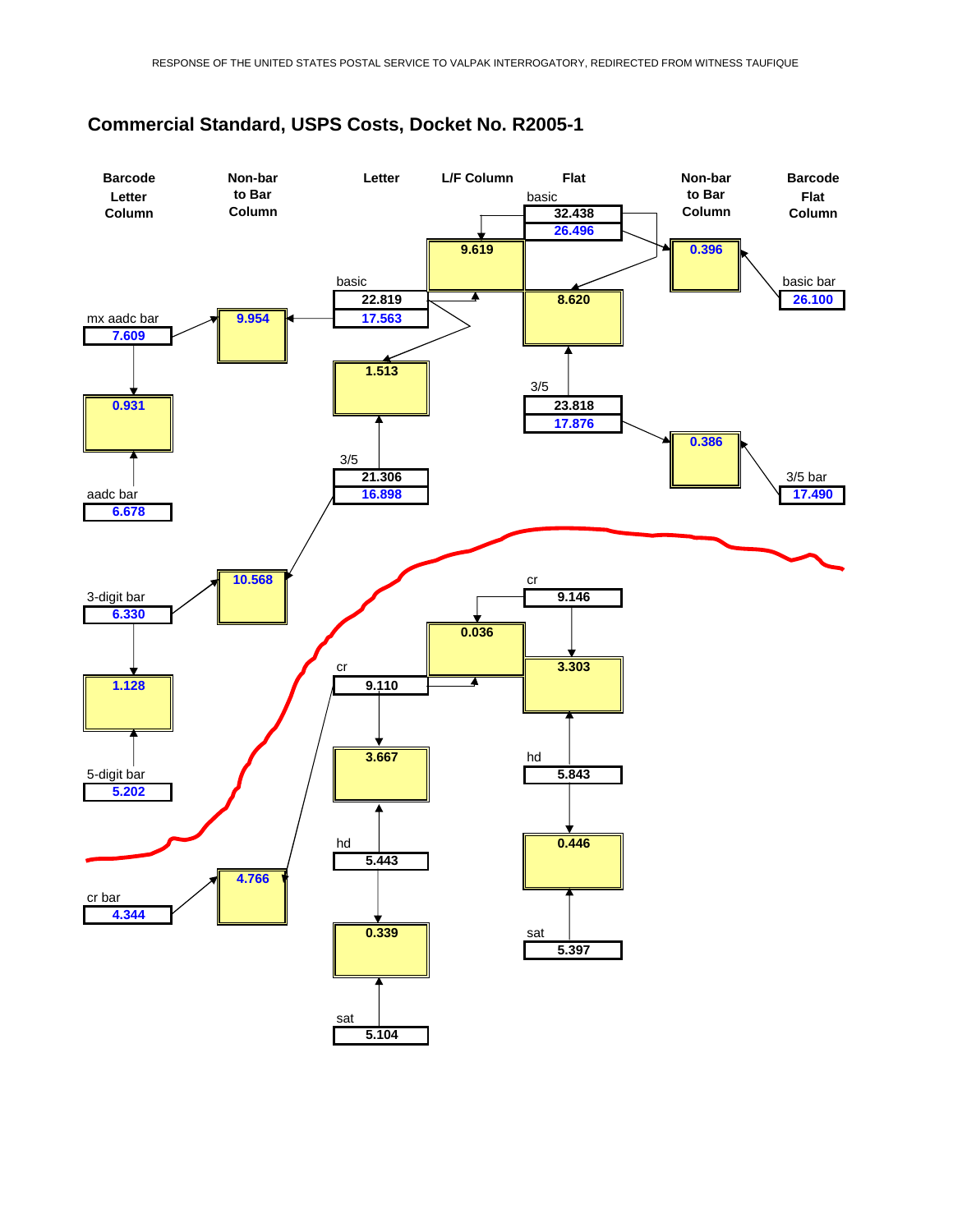

# **Nonprofit Standard, USPS Costs, Docket No. R2005-1**